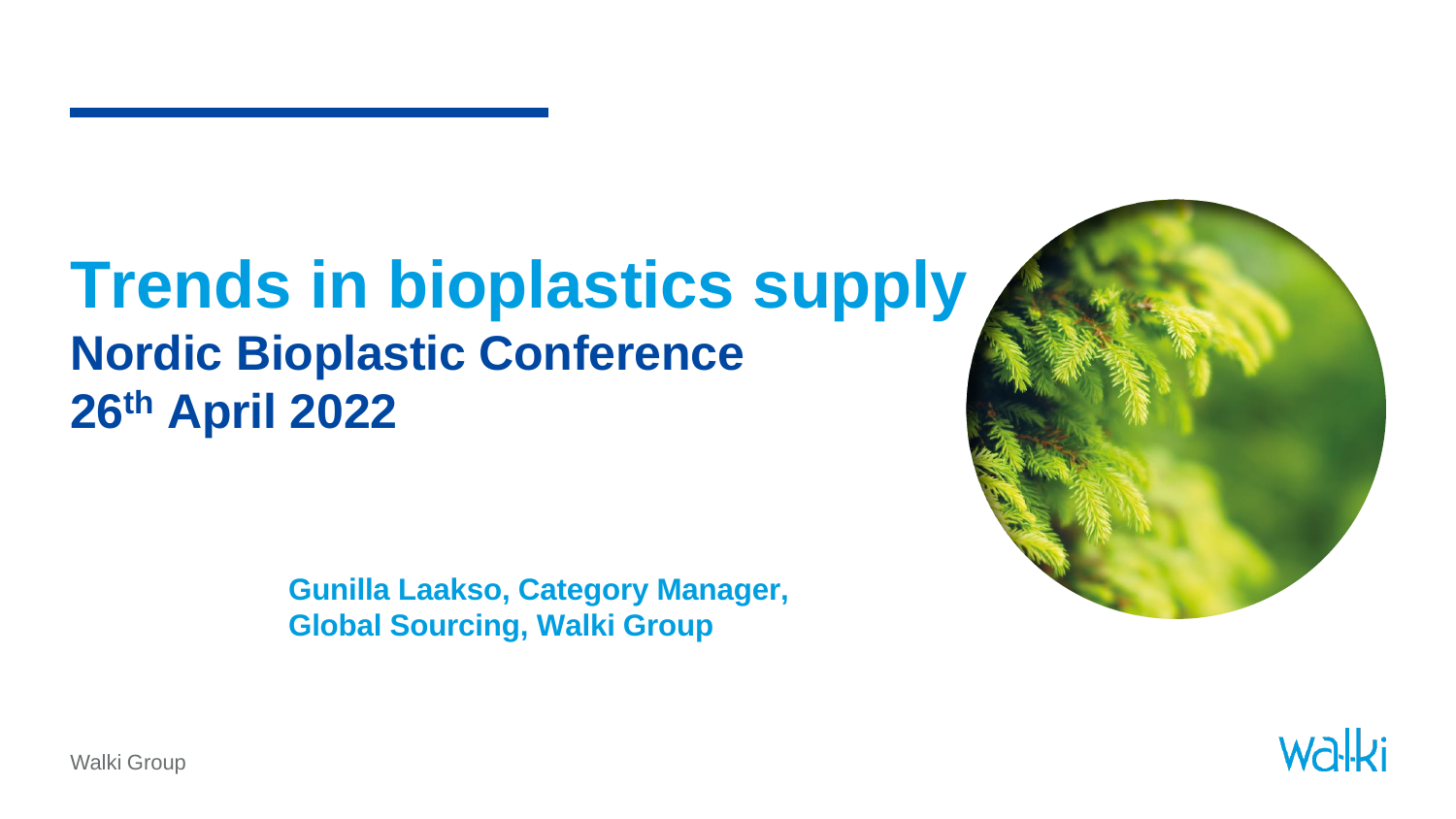### **1. Walki in brief**

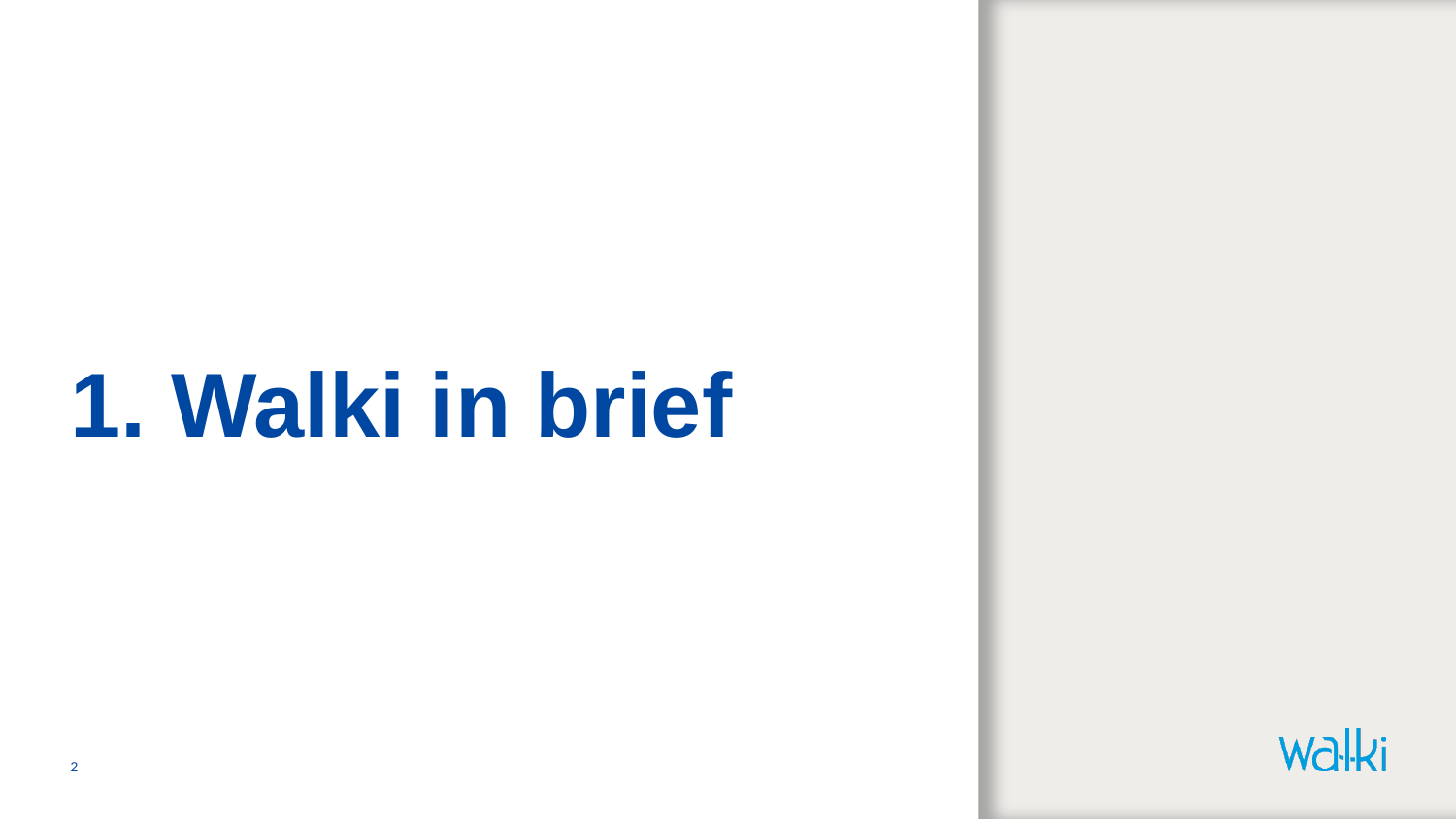### **Walki in numbers**



**of our products are made from plantbased renewables.**

**twelve countries. Privately owned.**

**test runs in pilot plant scale annually.**

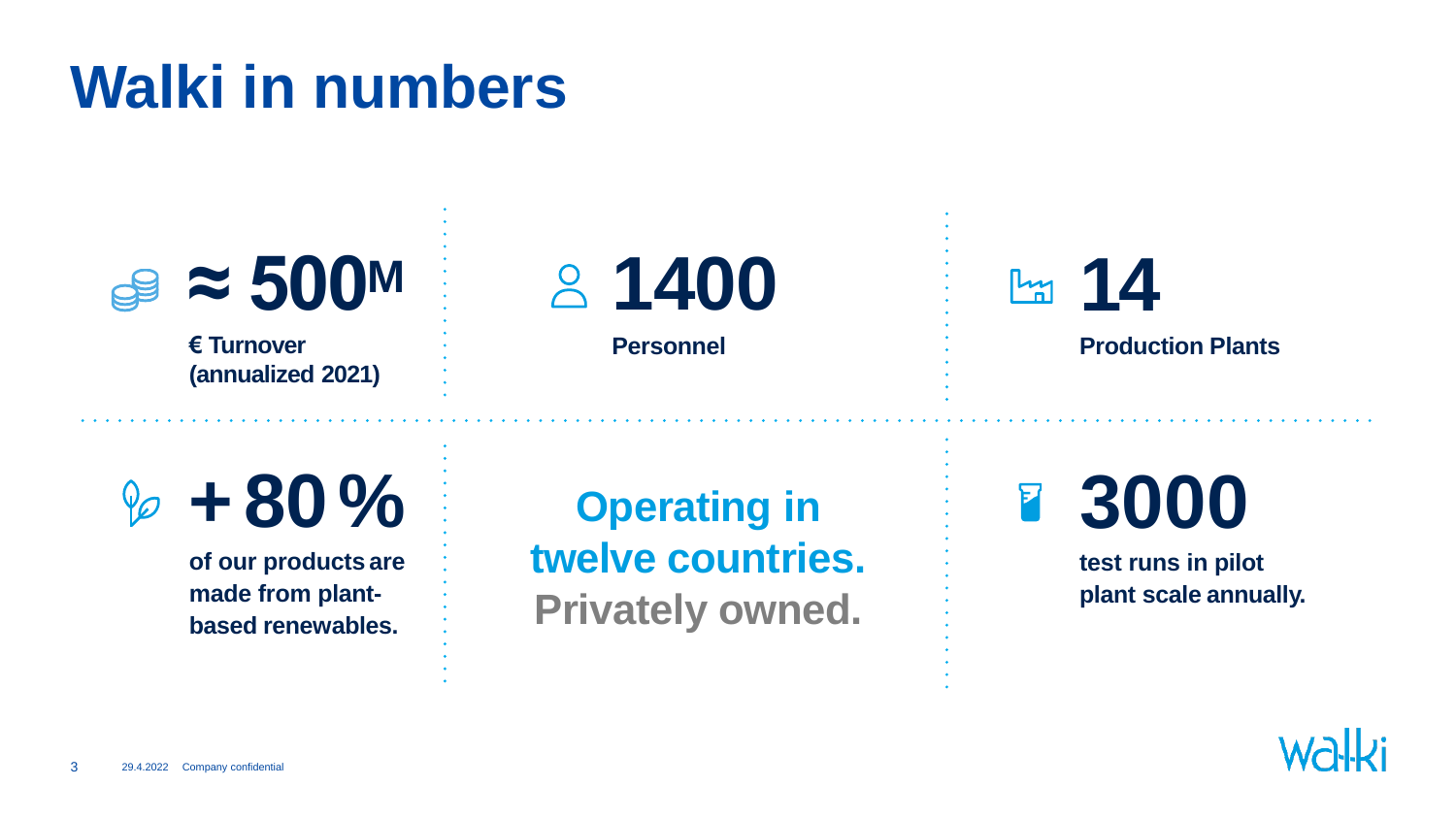### **We help our clients create value in three distinctive areas**







**C O N S U M E R PA C K A G I N G** **I N D U S T R I A L PA C K A G I N G**

**E N G I N E E R E D M AT E R I A L S**

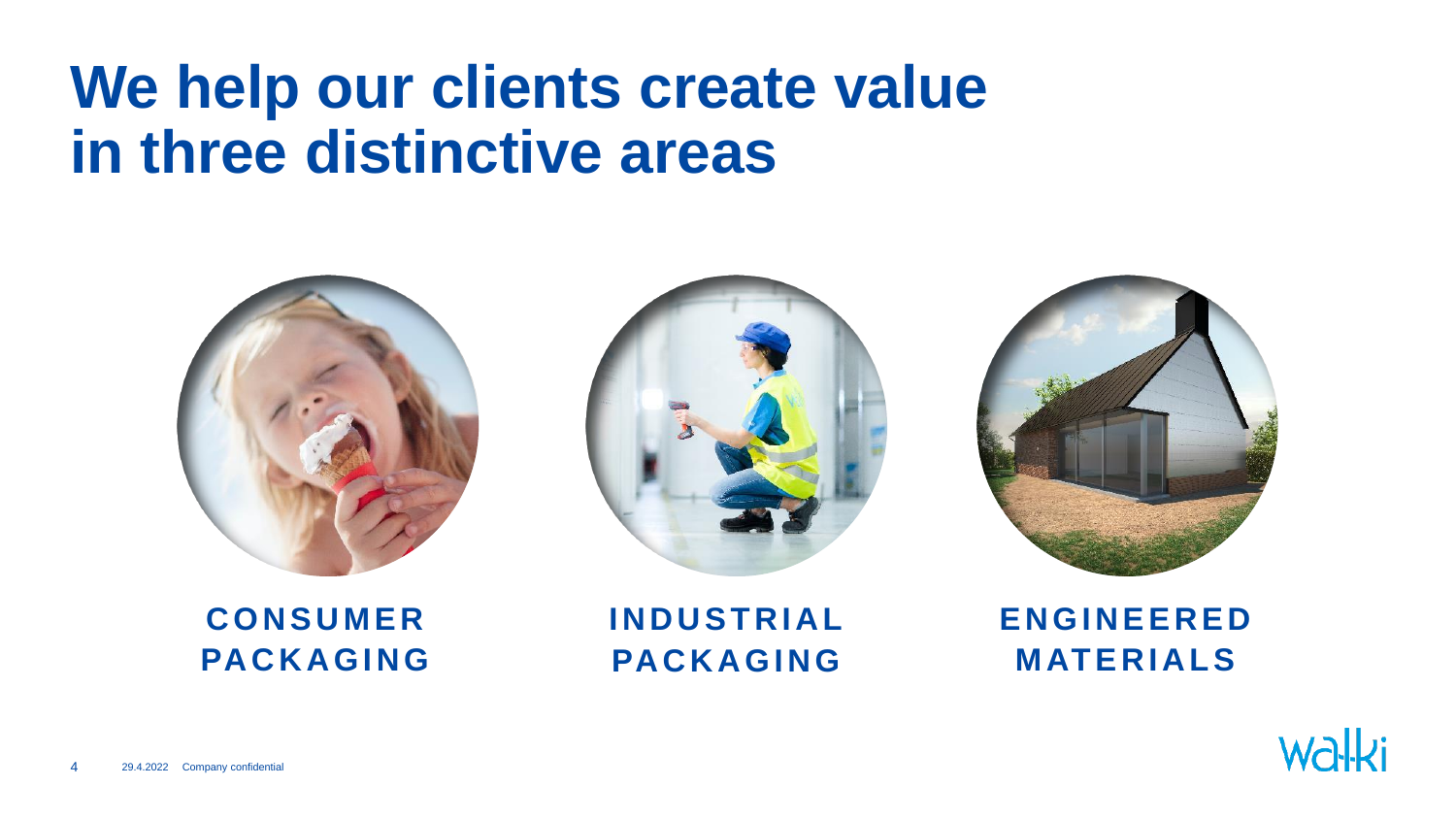## **Out mission is to accelerate the world's transition into a zero-waste future**

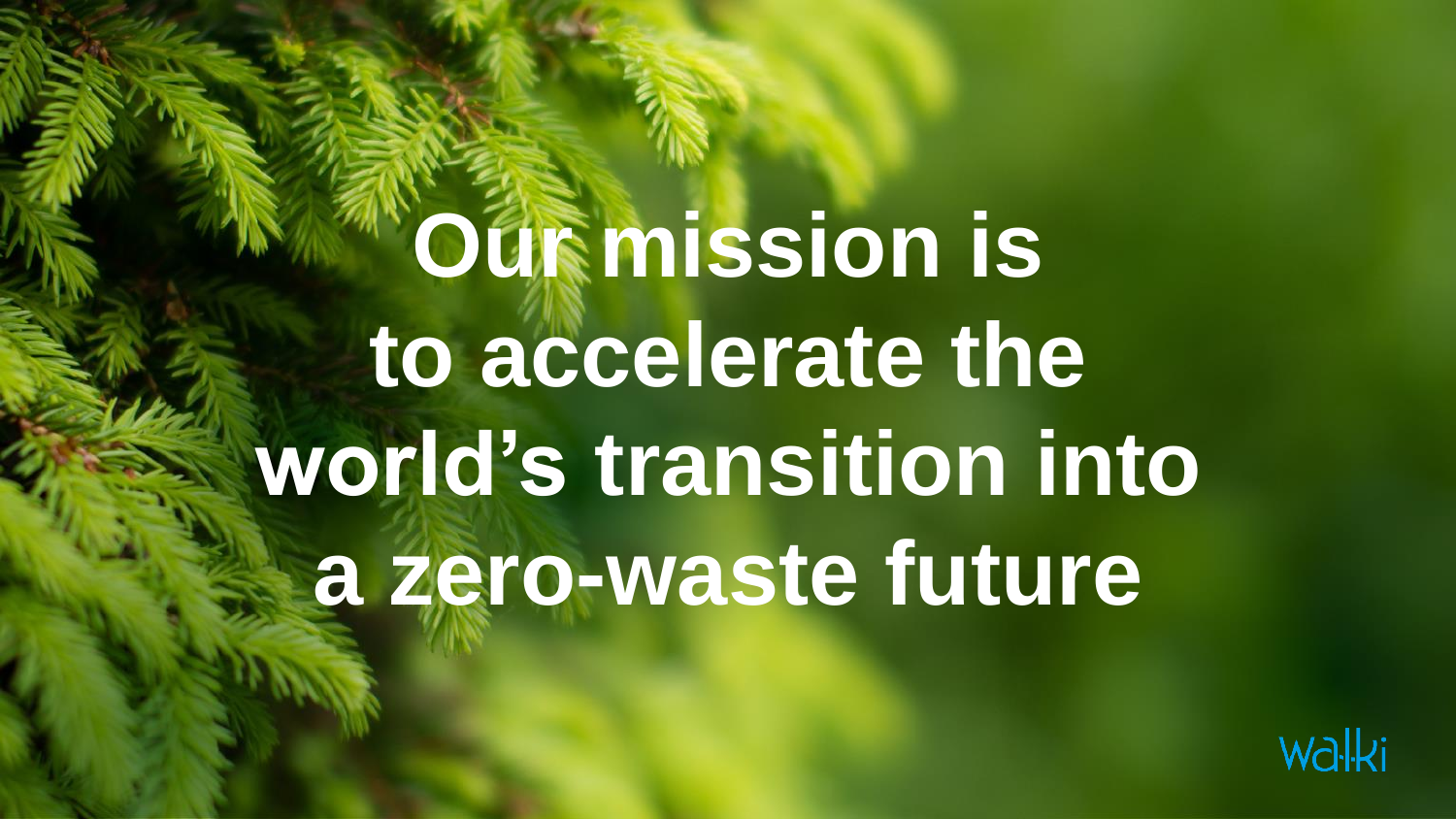### **2. Sustainable plastics**

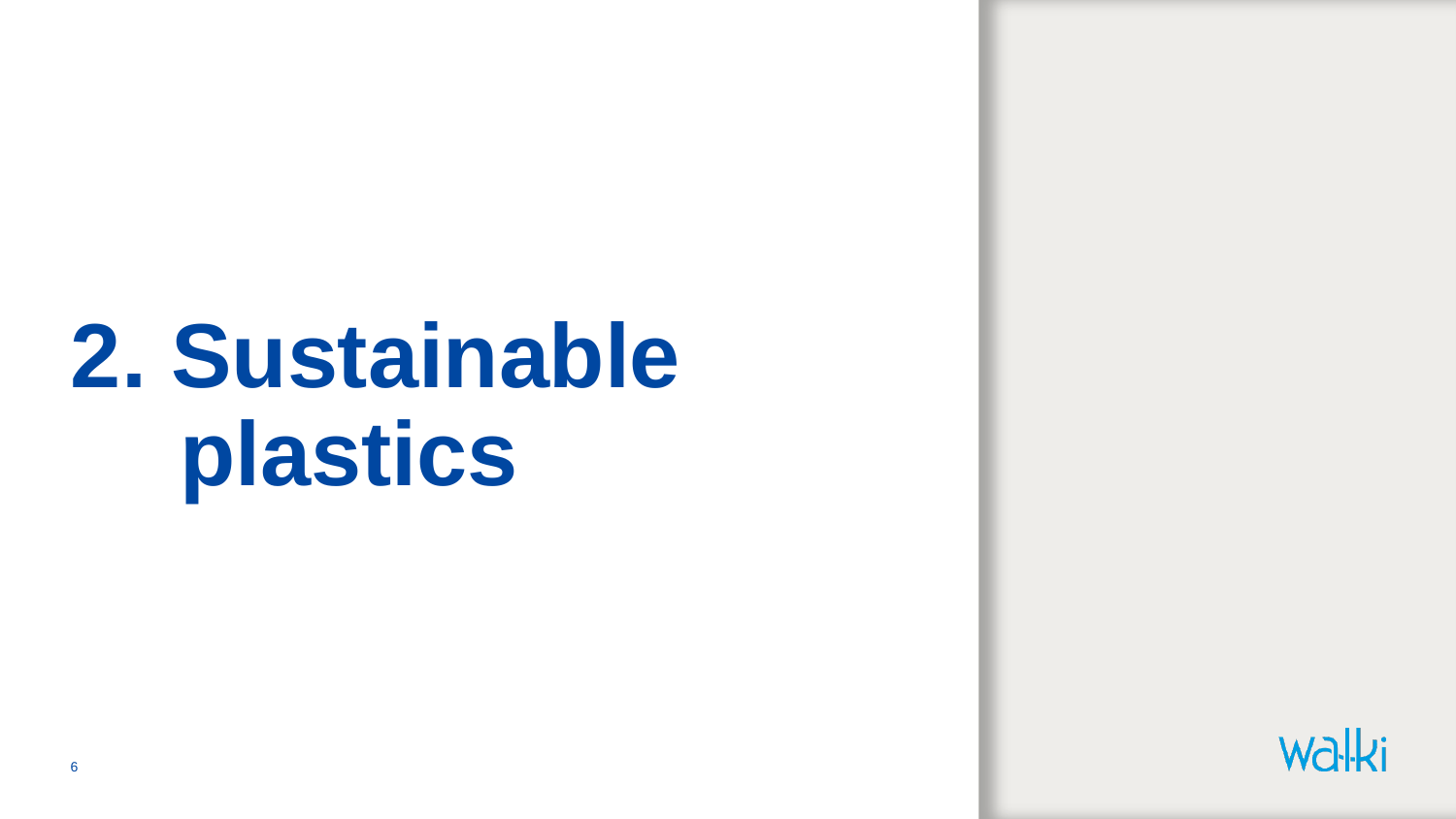### **Towards a zero-waste future**



#### **Renewable, non-biodegradable Recyclable Biodegradable, compostable**

Packaging/products from renewable sources – fully, partly or limitedly renewable feedstocks

| <b>POLYMER</b>                                     | PE<br>paper |  |
|----------------------------------------------------|-------------|--|
| Plant based or waste<br>stream based feedstock     |             |  |
| <b>Fully plant based</b><br>feedstock              |             |  |
| Circular polymers /<br>chemically recycled         |             |  |
| <b>Mechanically recycled</b><br>non-food packaging |             |  |



Fully recyclable and/or repulpable packaging  $\rightarrow$  targeting plastics reduction

| <b>POLYMER</b>                                             | PE<br>paper |  |
|------------------------------------------------------------|-------------|--|
| Repulpable water-based<br>coatings                         |             |  |
| <b>Extrusion coating within</b><br>recyclability threshold |             |  |
| Mono-polymer                                               |             |  |



Biodegradable / compostable packaging – fully, partly or non-biobased

| <b>POLYMER</b>           | PE<br>paper |  |
|--------------------------|-------------|--|
| Industrially compostable |             |  |
| Home compostable         |             |  |
| Marine degradable        |             |  |

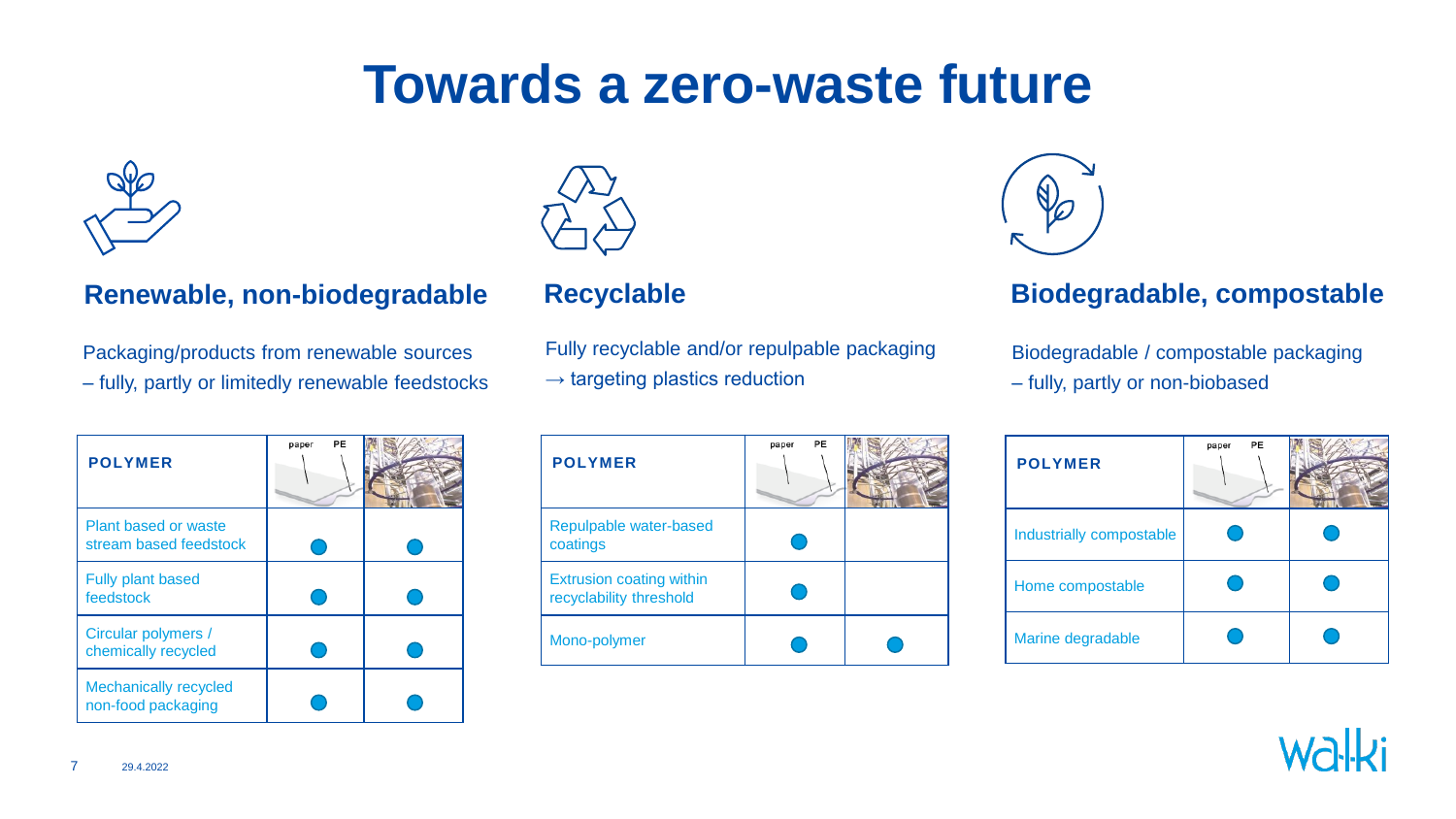## **3. Supply trends**

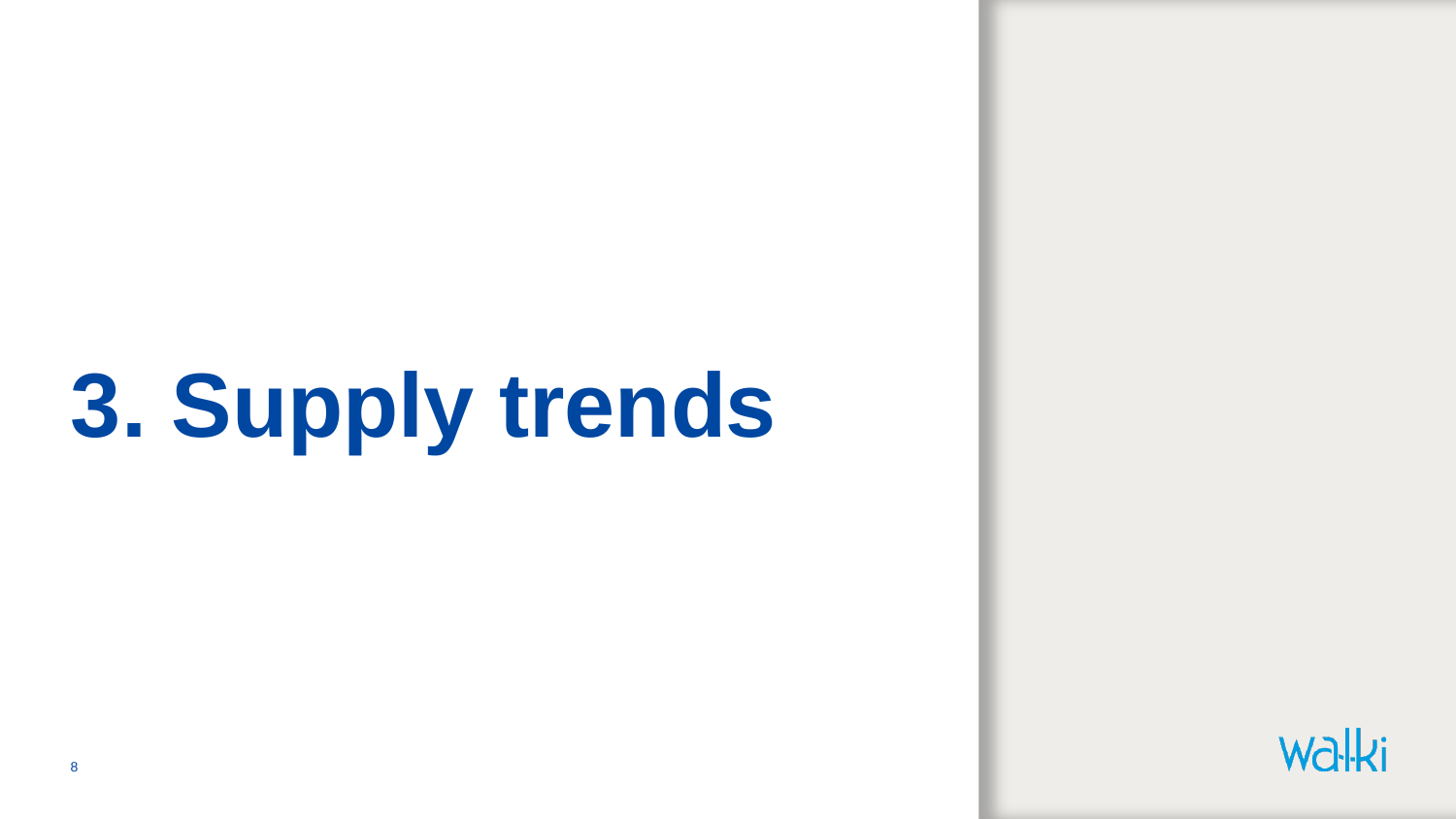### **Sustainable plastics supply overview**

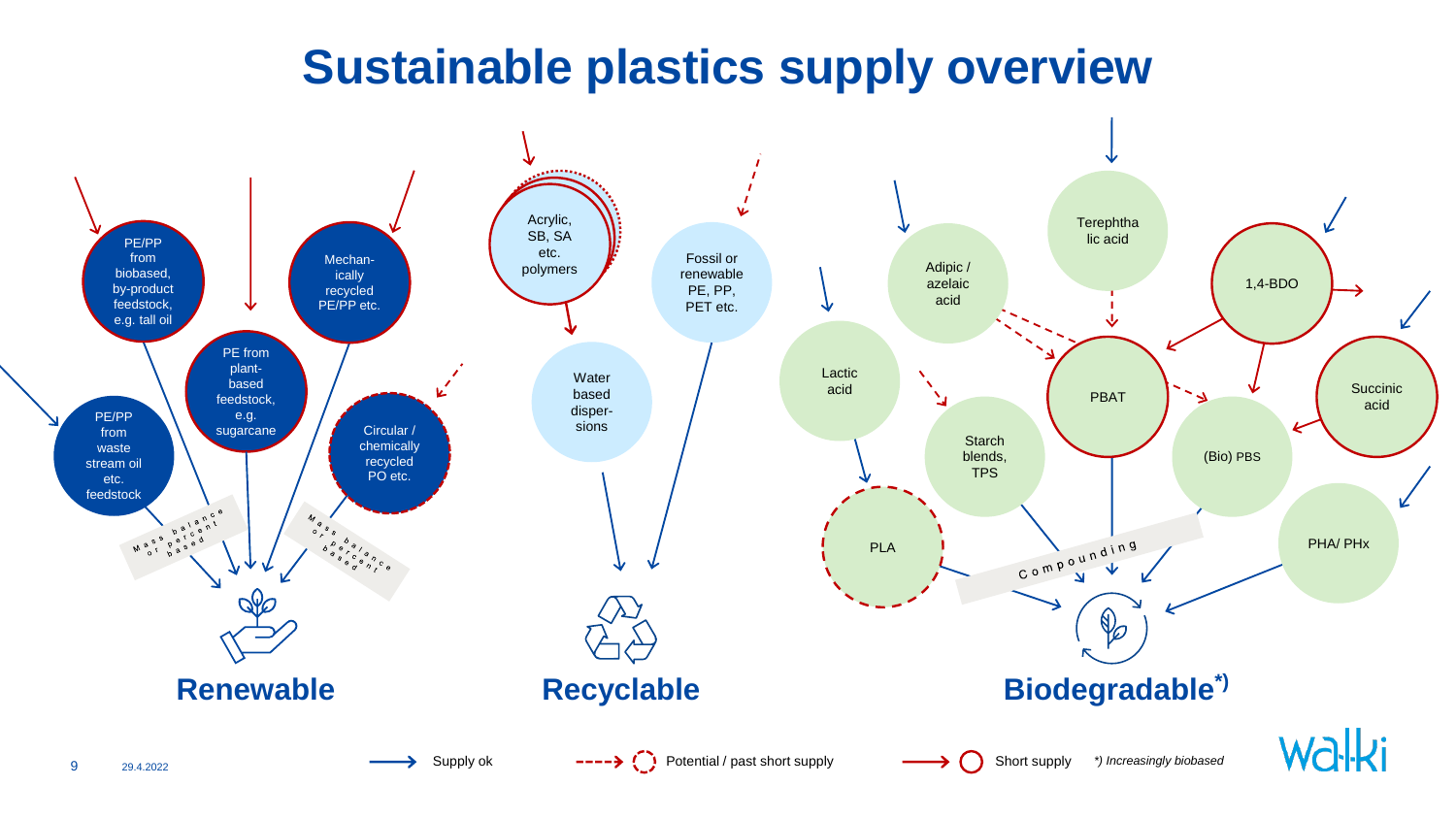### **Sustainable plastics supply for renewables**

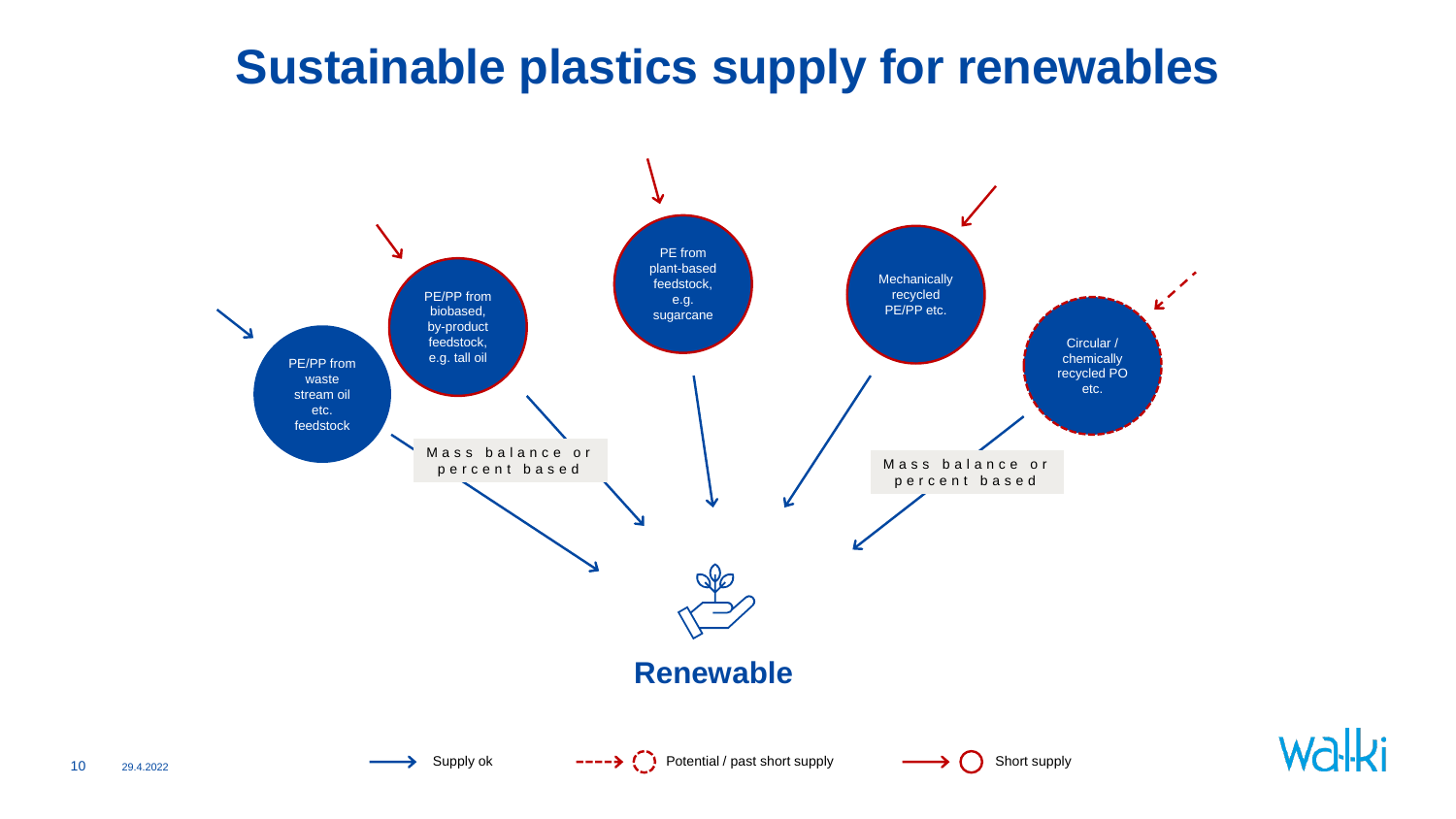### **Sustainable plastics supply for recyclables**



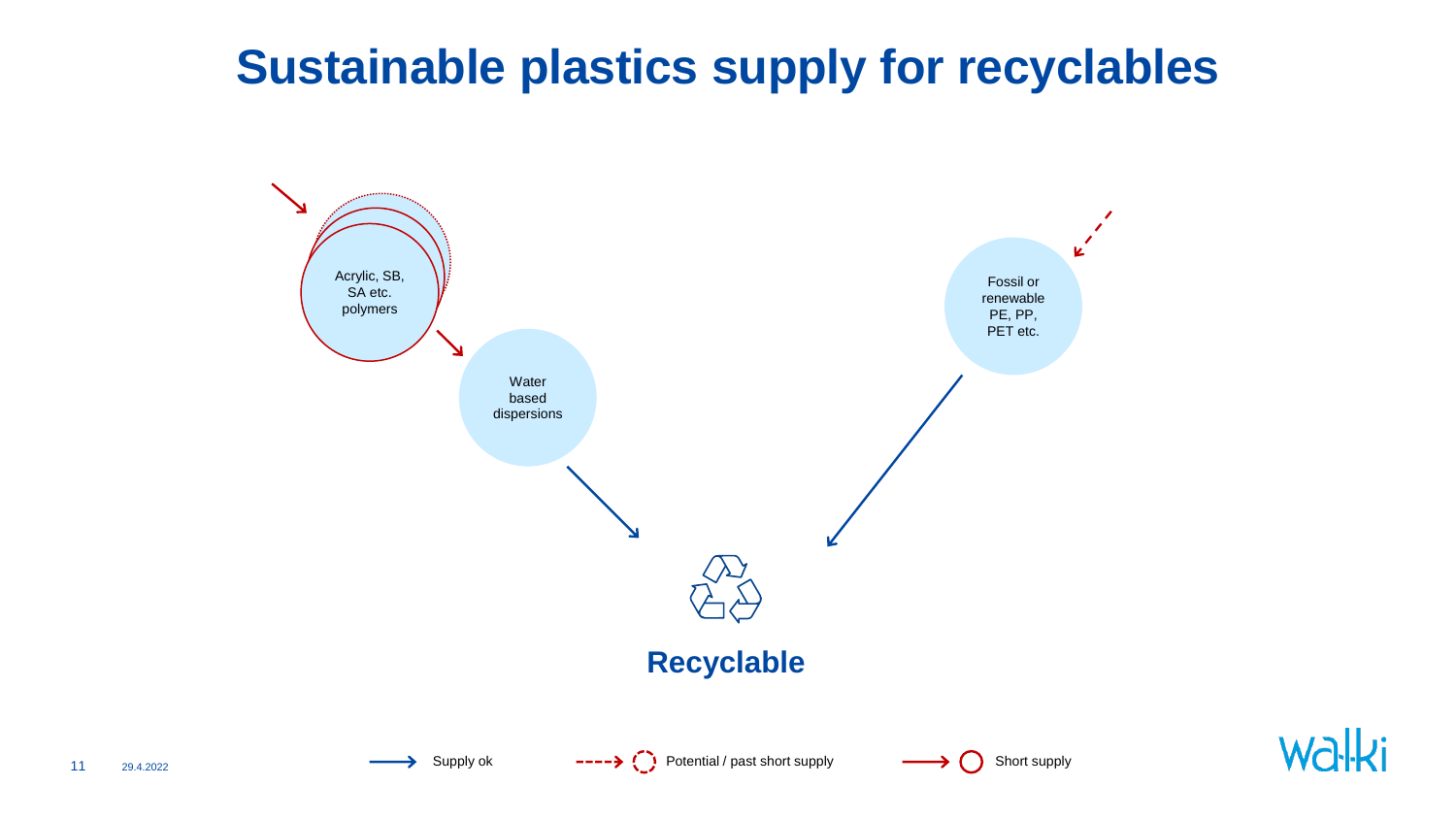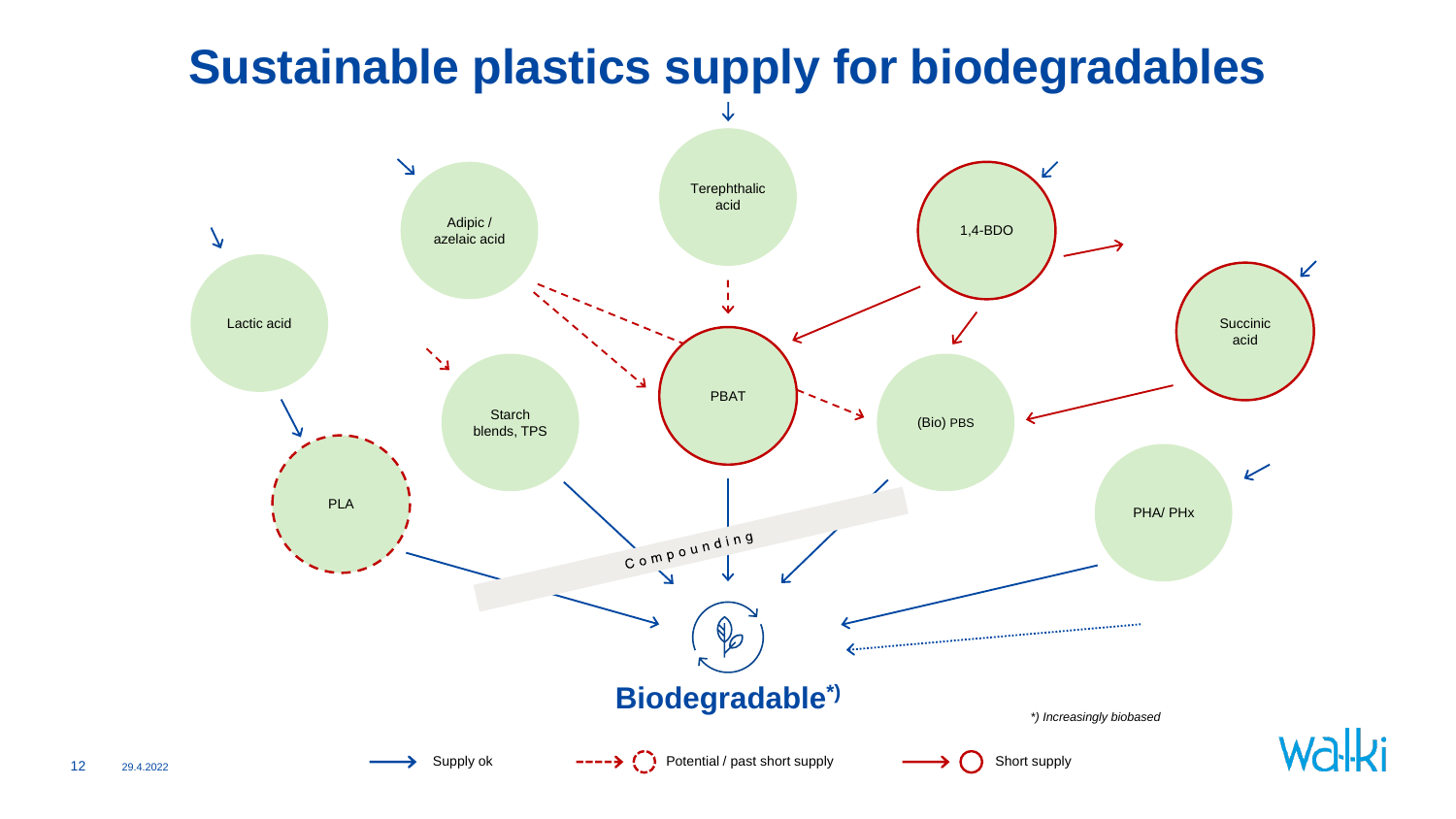### **Factors affecting bioplastics demand trends**



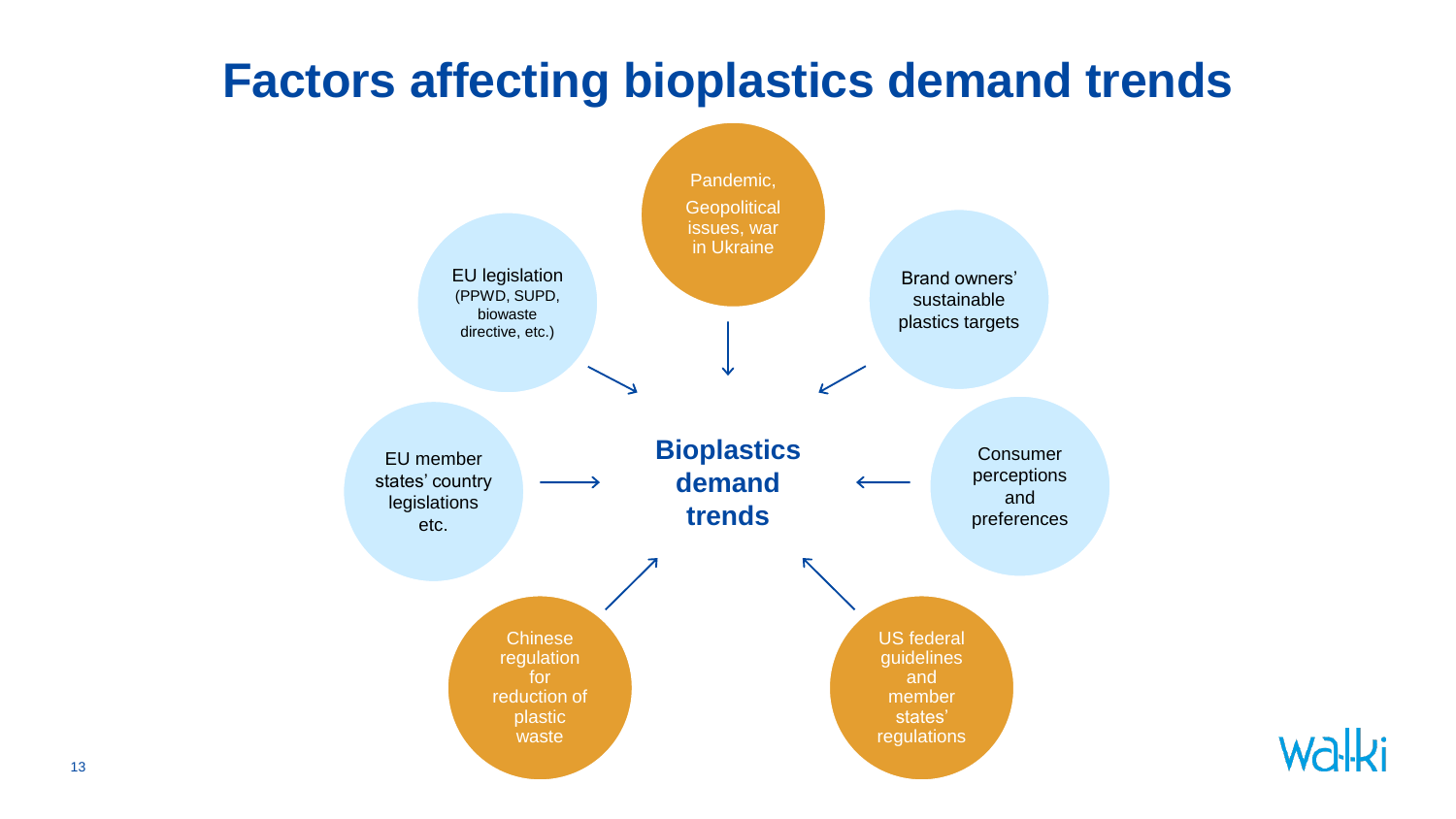### **Biodegradable plastics supply chain trends**

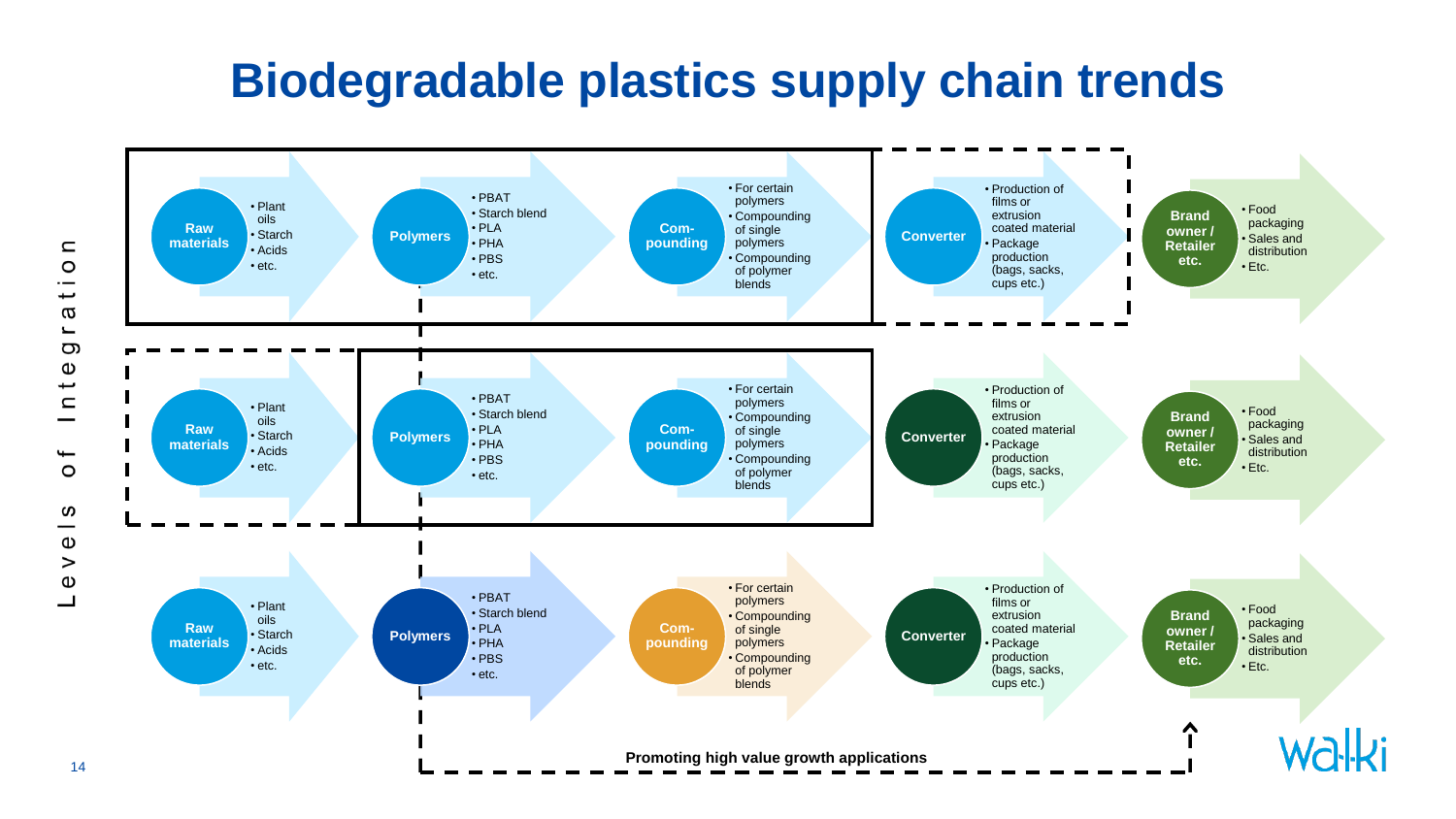### **Factors affecting biodegradable plastics' supply trends**



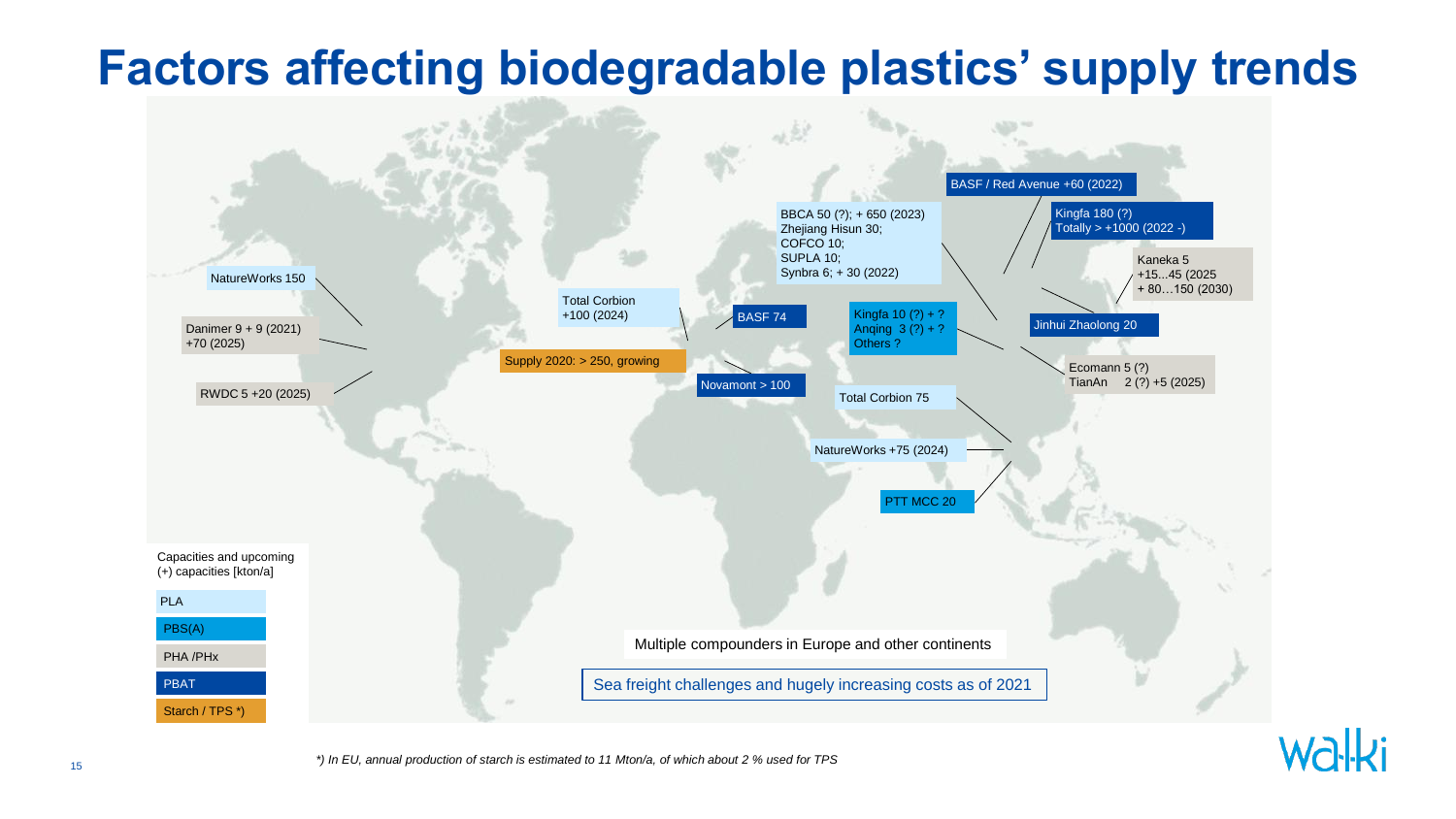

### **Summary**

- Several options for sustainable plastics prevail: renewable, recyclable and biodegradable
- Biobased, non-degradable: supply enabled by major PO suppliers; still mainly mass balance approach
- Circular PO's: availability in small scale until larger investments ready; still mass balance approach
- Mechanically recycled, transparent LDPE/LLDPE grades (non -FCM) currently face limited availability
- Bioplastics trends are impacted by EU and country legislations, by legislation in the USA and China and by brand owners' sustainability targets etc.
- Within supply chains of biodegradable polymers, the level of integration is increasing
- New capacity of biodegradable plastics is being built in China and SE Asia, some new capacity in the USA, but less in Europe. Biodegradable packaging in EU may focus on certain applications also in the near future .

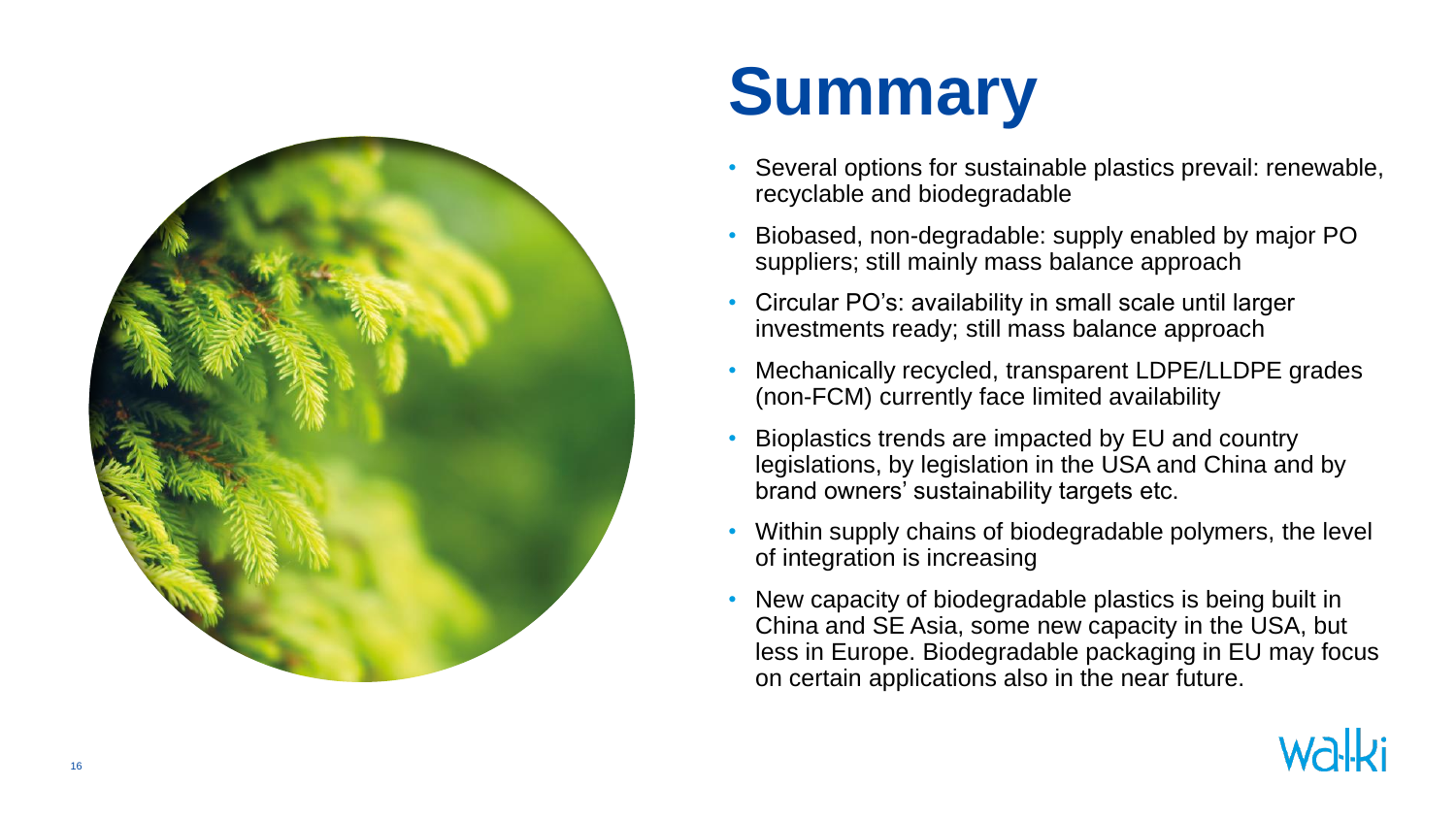### **Towards a Zero Waste Future**